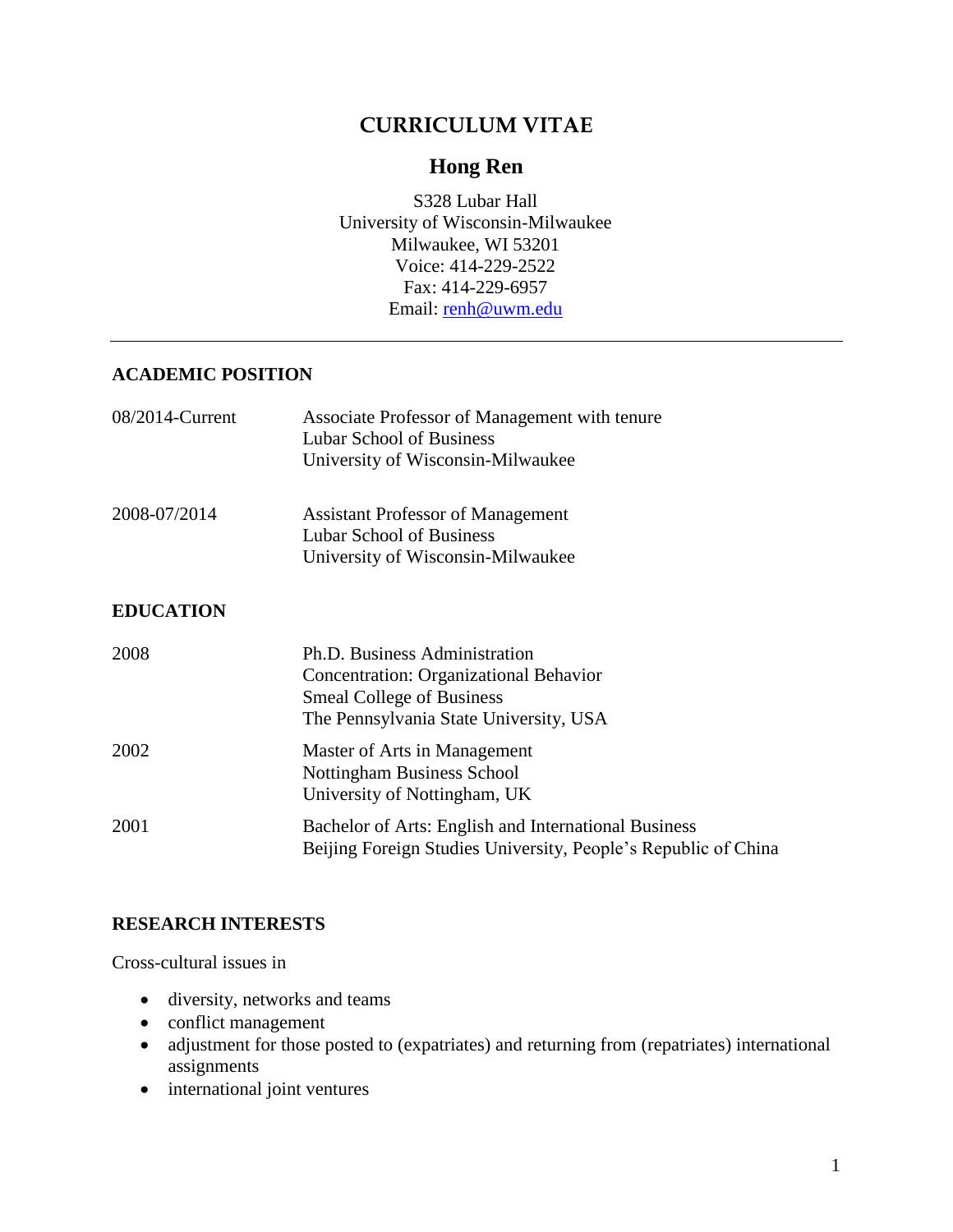## **JOURNAL PUBLICATIONS & PROCEEDINGS**

- Ren, H., Gray, B., & Harrison, D. (In press). Triggering faultline effects in teams: The moderating effects of bridging friendship and breaching animosity ties. *Organization Science*.
- Ren, H., Yunlu, D., Shaffer, M., & Fodchuk, K. (In press). Expatriate success and thriving: The influence of job deprivation and emotional stability. *Journal of World Business.*
- Ren, H., Shaffer, M., Harrison, D., Fu, C., & Fodchuk, K. 2014. Reactive adjustment or proactive embedding? Multi-study, multi-wave evidence for dual pathways to expatriate retention. *Personnel Psychology*, 67: 203-239.
- Ren, H., Bolino, M., Shaffer, M., & Kraimer, M. 2013. The influence of job demands and resources on repatriate career satisfaction: A relative deprivation perspective. *Journal of World Business*, 48: 149-159.
- Kraimer, M., Shaffer, M., Harrison, D. A., & Ren, H. 2012. No place like home? An identity strain perspective on repatriate turnover. *Academy of Management Journal*, 55: 399-420.
- Ren. H., Gray, B., & Kim, K. 2009. Performance of international joint ventures: What factors really make a difference and How? *Journal of Management,* 35: 805-832.
- Ren, H., & Gray, B. 2009. Repairing relationship conflict: How violation types and culture influence the effectiveness of restoration rituals. *Academy of Management Review,* 34: 105-126.
- Gray, B., Susman, G., & Ren. H. 2005. Brokers' roles in knowledge management in teams: Expertise, influence and schema conflicts. *Best Paper Proceedings of 2005 Academy of Management.*

## **BOOK CHAPTER**

 Gray, B., & Ren, H. 2014. The importance of joint schemas and brokers in promoting collaboration for innovation. *Public innovation through collaboration and design*. Edited by Christoper Ansell & Jacob Torfing, Routledge.

## **CONFERENCE PRESENTATIONS**

• Yunlu, D., Ren, H., & Fodchuk, K. 2014. Home away from home: The role of community in expatriate work engagement**.** Accepted for presentation by 2014 *The Society for Industrial/Organizational Psychology Annual Meeting,* Honolulu, HI.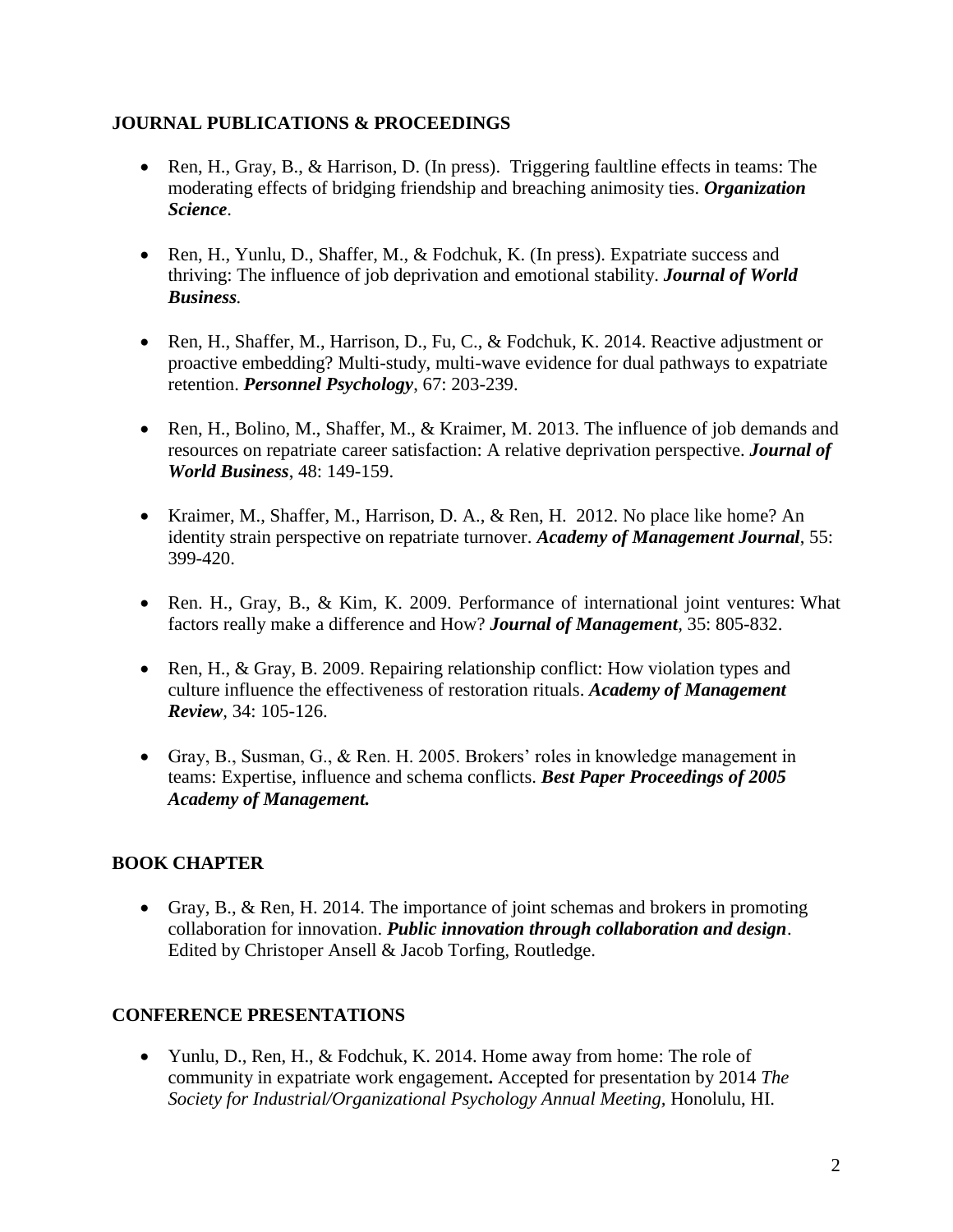- Gajendran, R., Ren, H., & Harrison, D. 2013. Cooperative outcome interdependence, interpersonal knowledge, subgroup formation and team performance: A transactive memory system perspective. 2013 *Academy of Management Annual Meeting,* Orlando, FL.
- Ren, H., & Yunlu, D. 2013. Thriving and retention of expatriates: A conservation of resources perspective**.** 2013 *Academy of International Business Annual Meeting*, Istanbul, Turkey.
- Feng, B., & Ren, H. 2013. Team faultlines and team effectiveness: An optimization model. *International Symposium on Management and Social Sciences*, Beijing, China.
- Gajendran, R., & Ren, H. 2013. Transactive memory and team performance: Moderating effect of diversity. 2013 *The Society for Industrial/Organizational Psychology Annual Meeting,* Houston, TX.
- Feng, B., & Ren, H. 2012. Business continuity plan for U.S. hospitals. 2012 *Decision Sciences Institute Annual Meeting,* San Francisco, CA.
- Ren, H., Yunlu, D., & Fodchuk, K. 2012. Engagement of self initiated expatriates: Personality and information seeking. 2012 *The Society for Industrial/Organizational Psychology Annual Meeting,* San Diego, CA.
- Ren, H., Yunlu, D., Shaffer, M., & Fodchuk, K. 2012. Self-initiated expatriates' decision to stay: Job deprivation and thriving. 2012 *The Society for Industrial/Organizational Psychology Annual Meeting,* San Diego, CA.
- Ren, H., Yunlu, D., Fodchuk, K., & Shaffer, M. 2011. Cultural intelligence, role clarity and thriving: Implications for self-initiated expatriate experiences. 2011 *Academy of Management Annual Meeting,* San Antonio, TX.
- Ren, H., Chen, Y., & Zhang, L. 2011. When you feel lonely at work: Social loneliness, work strains, and performance. *Global Business and Social Science Research Conference*, Beijing, China.
- Feng, B, & Ren, H. 2010. A diversity based model for effective team formation. 2010 *Decision Sciences Institute Annual Meeting*, San Diego, CA.
- Ren, H., Fodchuk, K., & Miller, G. 2010. A proactive perspective on expatriate retention. 2010 *Academy of Management Annual Meeting*, Montreal.
- Ren, H., Gray, B., & Harrison, D. 2009. Triggering faultline effects in teams: The role of bonding, breaching and bridging social ties. 2009 *Academy of Management Annual Meeting*, Chicago, IL.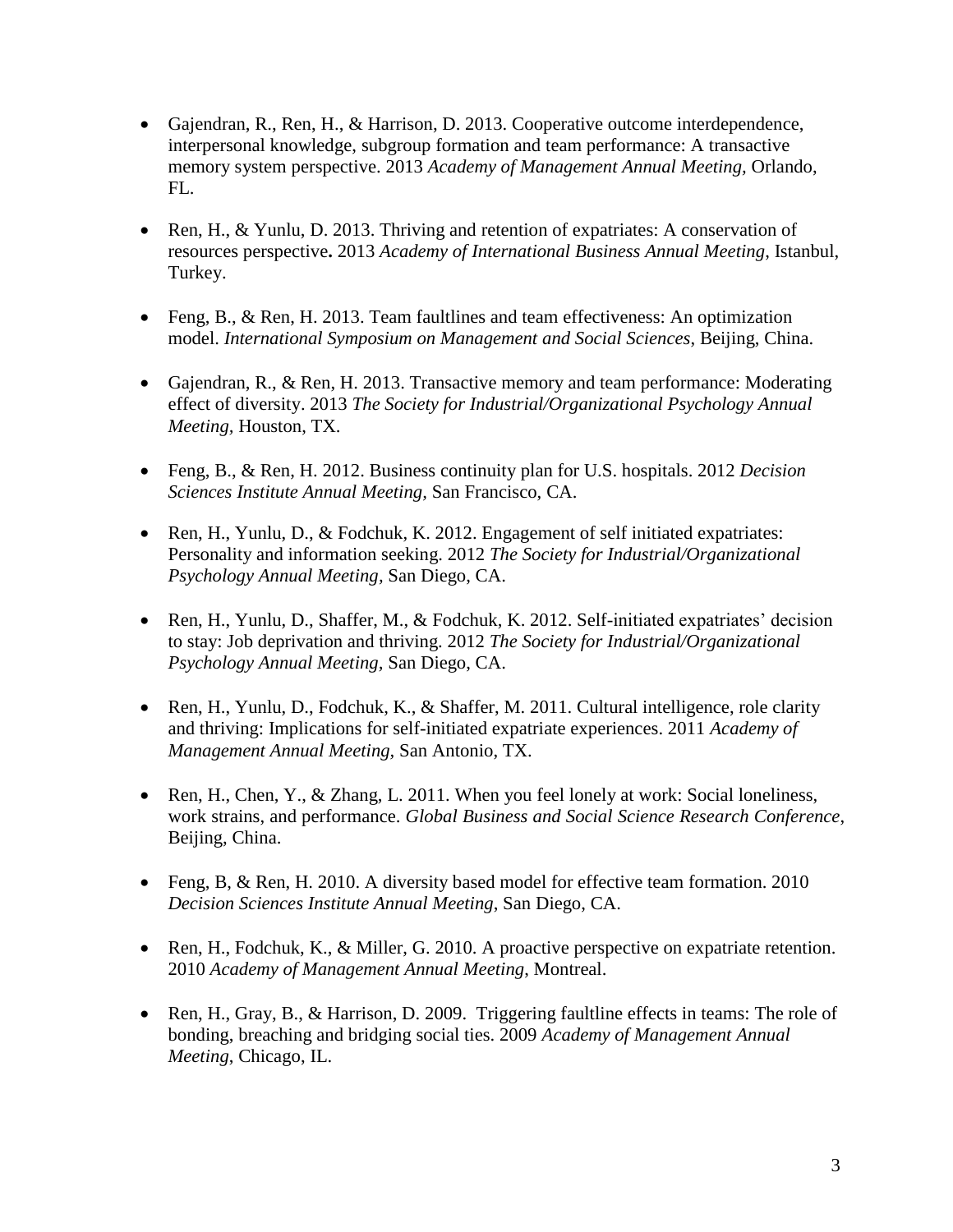- Kraimer, M., Shaffer, M., & Ren, H. 2009. Expatriate embeddedness and repatriate turnover: An identity distress perspective. 2009 *Academy of Management Annual Meeting*, Chicago, IL.
- Fu, C., Hsu, Y., Shaffer, M., & Ren, H. 2009. Socialization tactics and expatriate outcomes: The mediating roles of social integration and adjustment. 2009 *Academy of International Business Annual Meeting*, San Diego, CA.
- Chiaburu, D., Harrison, D. A., & Ren, H. 2008. Do in- and out-group boundaries determine social support in teams? Potential, active, attenuated, and accentuated distinctions. 2008 *Academy of Management Annual Meeting*, Anaheim, CA.
- Ren, H. 2007. Surface and deep level faultlines and network ties in multicultural teams. 2007 *Academy of Management Annual Meeting*, Philadelphia, PA.
- Gray, B., & Ren, H. 2007. The role of brokers in resolving transdisciplinary conflict and promoting scientific collaboration. 2007 *International Association of Conflict Management Conference*, Budapest.
- Ren, H., & Gray, B. 2006. Repairing relationship conflict: How violation types and culture determine appropriate restoration rituals. 2006 *Academy of Management Annual Meeting*, Atlanta, GA.
- Ren, H., Harrison, D., Shaffer, M., & Bhaskar-Shrinivas, P. 2006. Beyond adjustment: Complex roles of personality and health-related strains in expatriate experiences. 2006 *Academy of Management Annual Meeting*, Atlanta, GA.
- Kraimer, M., Shaffer, M., Harrison, D. A., & Ren, H. 2006. Back aboard after going abroad: Skill (under-)utilization and identity conflict for returning expatriates. 2006 *Academy of Management Annual Meeting*, Atlanta, GA.
- Gray, B., Susman, G., & Ren. H. 2006. Brokers as conflict handlers in knowledge management teams. 2006 *The First Annual INGRoup Conference*, Pittsburgh, PA.
- Ren, H., & Gray, B. 2006. Cultural impacts on interpreting and resolving relationship conflict. 2006 *International Association of Conflict Management Conference*, Montreal.
- Kraimer, M. L., Shaffer, M. A., Harrison, D. A., & Ren, H. 2006. A role identity perspective for repatriation effectiveness. 2006 *The Society for Industrial/Organizational Psychology Annual Meeting*, Dallas, TX.
- Gray, B., Susman, G., & Ren. H. 2005. Brokers' roles in knowledge management in teams: Expertise, influence and schema conflicts. 2005 *Academy of Management Annual Meeting,* Honolulu, HI.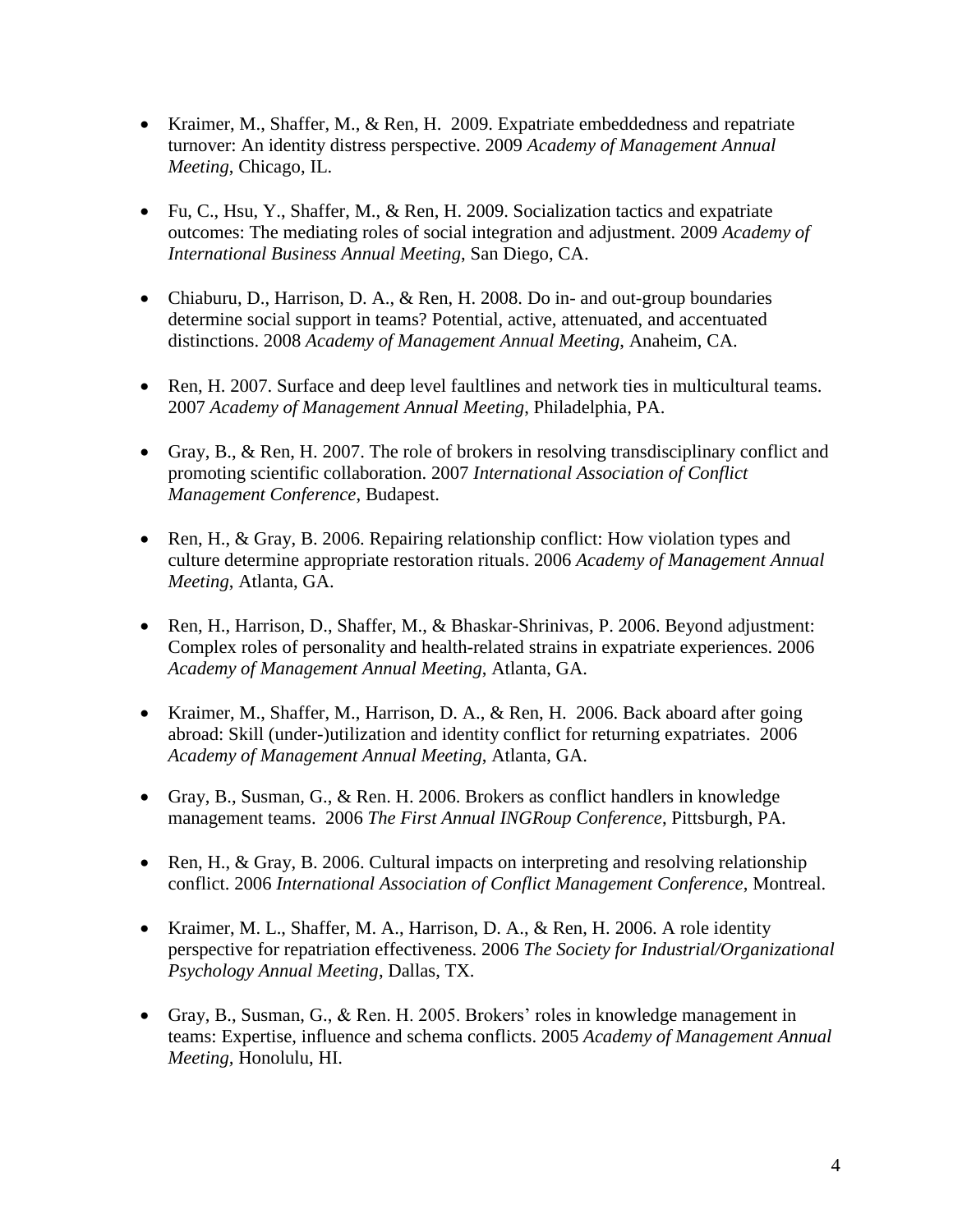## **TEACHING**

#### **Interests**

- International Management
- Human Resource Management
- Organizational Behavior
- Industrial/Organizational Psychology

## **Teaching Experience**

- *University of Wisconsin-Milwaukee*
	- $\blacksquare$  Fall 2014:
		- **BUS ADM 443/448 Staffing/Human Resource Management**
		- BUS ADM 442 Industrial Psychology
	- Spring  $2014$ :
		- **BUS ADM 443/448 Staffing/Human Resource Management**
		- BUS ADM 735 Staffing Organizations (graduate level)
	- $\blacksquare$  Fall 2013:
		- **BUS ADM 443/448 Staffing/Human Resource Management**
		- **BUS ADM 442 Industrial Psychology**
	- Spring 2013:
		- BUS ADM 735 Staffing Organizations (graduate level)
		- BUS ADM 442 Industrial Psychology
	- Fall 2012:
		- **BUS ADM 443/448 Staffing/Human Resource Management**
		- BUS ADM 442 Industrial Psychology
	- Spring 2012:
		- BUS ADM 443/448 Staffing/Human Resource Management
		- BUS ADM 442 Industrial Psychology
	- Fall 2011:
		- **BUS ADM 443/448 Staffing/Human Resource Management**
		- BUS ADM 442 Industrial Psychology
	- Spring 2011:
		- BUS ADM 735 Staffing Organizations (graduate level)
		- BUS ADM 442 Industrial Psychology
	- Fall 2010:
		- **BUS ADM 443/448 Staffing/Human Resource Management**
		- **BUS ADM 442 Industrial Psychology**
	- Spring  $2010$ :
		- **BUS ADM 443/448 Staffing/Human Resource Management**
		- BUS ADM 442 Industrial Psychology
	- Fall 2009:
		- **BUS ADM 443/448 Staffing/Human Resource Management**
		- BUS ADM 442 Industrial Psychology
	- Spring 2009: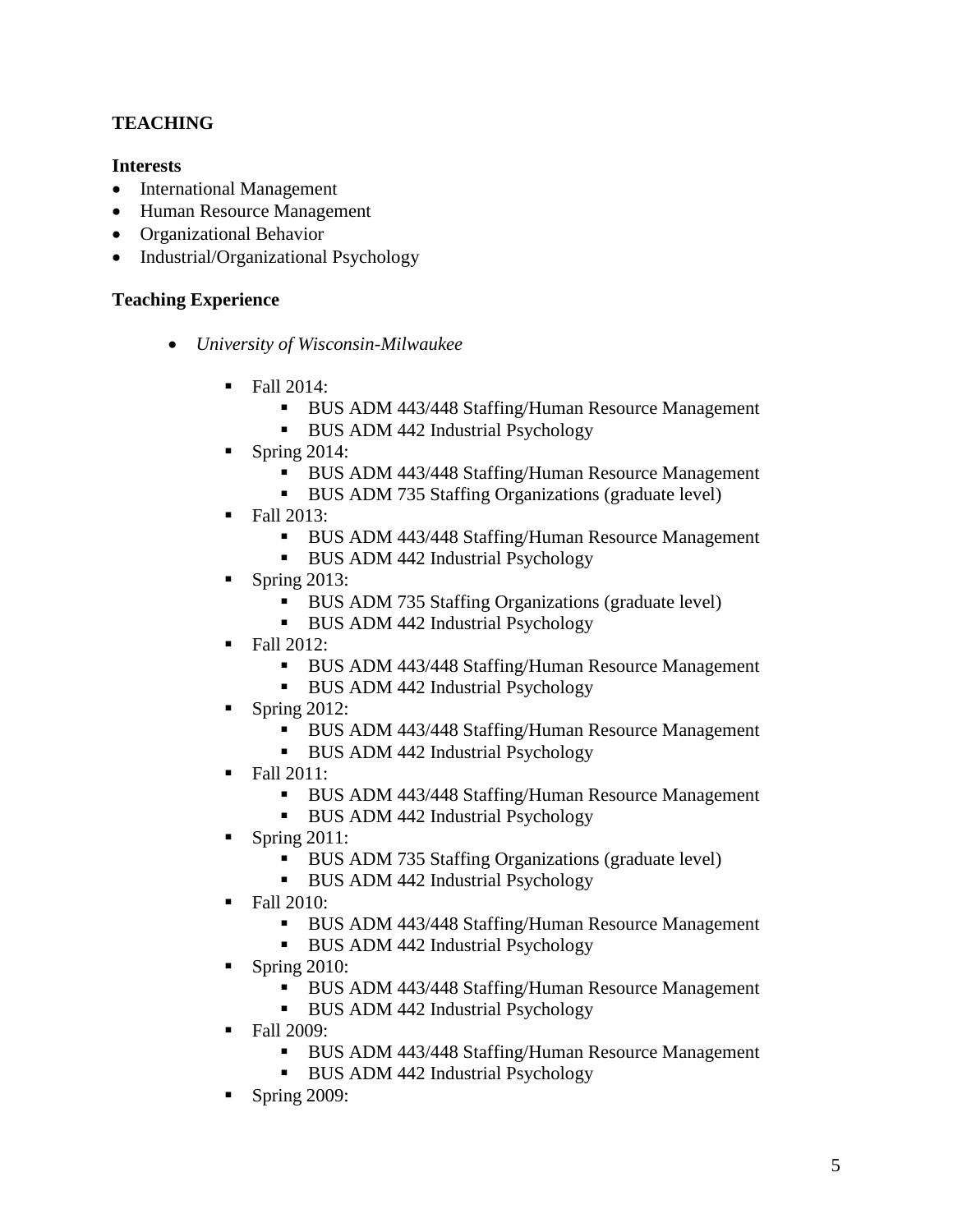- BUS ADM 735 Staffing Organizations (graduate level)
- BUS ADM 442 Industrial Psychology
- $\blacksquare$  Fall 2008:
	- **BUS ADM 443/448 Staffing/Human Resource Management**
	- BUS ADM 442 Industrial Psychology
- *The Pennsylvania State University*
	- Organizational Behavior and Design, 09/2005-12/2005
	- Business Ethics, 07/2007-08/2007

#### **Teaching Assistantship**

- *The Pennsylvania State University*
	- o Complex Negotiations (MBA course), Spring 2007
	- o Team Facilitation (MBA course), Fall 2006
	- o Survey of Management, Fall 2003, Spring 2004

#### **Other Teaching Related Activities:**

- *Chair of Doctoral Student Dissertation* Longzhu Dong
- *Member of Doctoral Student Dissertation Committee* Mihaela Dimitrova Yushan Hsu Gloria J. Miller Dianne Murphy Joline Robertson Barjinder Singh [Dilek Gulistan Yunlu](https://sbamail.sba.uwm.edu/exchange/renh/Inbox/Thriving%20Model%20Update.EML?Cmd=open)
- *Supervised 13 undergraduate Human Resource Management internships and 5 independent studies*

## **GRANTS, ACADEMIC HONORS AND AWARDS**

- Business Advisory Council Research Fellowship Awards, May 2014
- Project Assistant Support Award for the 2014-2015 academic year
- Izzet Sahin Research Award, May 2013
- Gold Star teaching award, Fall 2012, BUS ADM 442 *Industrial Psychology*
- Gold Star teaching award, Spring 2012, BUS ADM 448 *Staffing Human Resources*
- Project Assistant Support Award for the 2012-2013 academic year
- Faculty Development Grant for Enhancing Business Ethics Dimensions in the Lubar School Curriculum, 2011-2012
- Project Assistant Support Award for the 2011-2012 academic year
- Faculty Development in International Business Grant, June, 2011